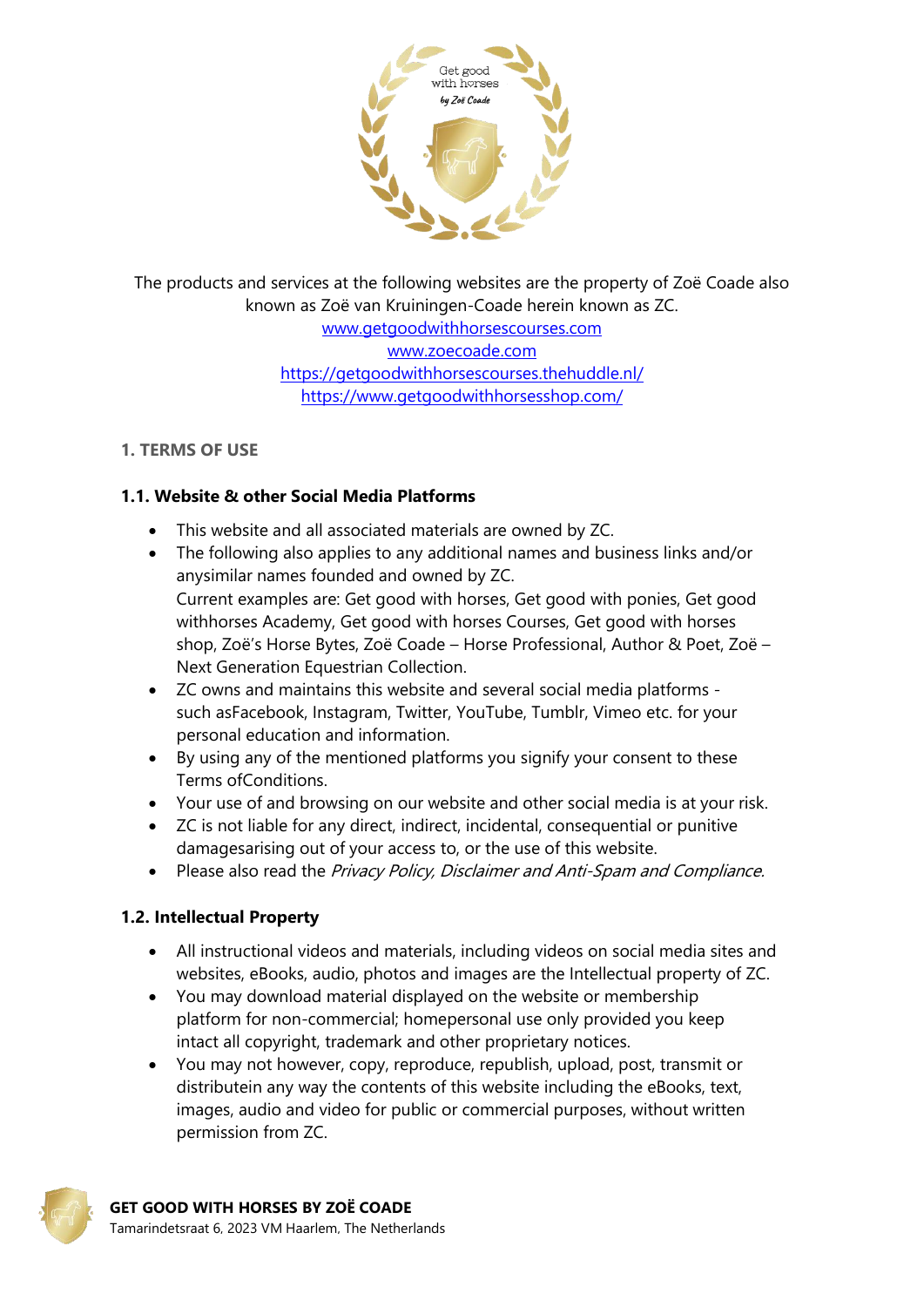- You should assume that everything you see or read on the websites is protected by copyright unless otherwise stated and may only be used according to these Terms ofUse.
- ZC does not warrant or represent that your use of materials displayed on this websitewill not infringe rights of third parties not owned by or affiliated with ZC.
- If you purchase an Account Membership, you will acquire a non-exclusive and non-transferable right of use to view the educational materials for a period laid down in the Agreement.
- ZC has a limited and perpetual right to use your information for the purpose of the

Service, reports, benchmarks, statistical and analytical purposes, including future aspects thereof.

• If you send information to ZC voluntarily, such as feedback on an error or a suggestion for improvement, you grant ZC an unlimited, perpetual right to use this information for the Service.

# **1.3. Accuracy of information**

- ZC uses reasonable efforts to publish accurate and up-to-date information.
- However, ZC makes no warranties or representations as to the accuracy of the information.
- ZC assumes no liability or responsibility for any errors or omissions in the contents of this website or any other publications.

# **1.4. Privacy**

- Please review the *Privacy policy*, which also governs your visit to this website and related media pages, to understand the privacy practices.
- All information provided by customers/clients/students is treated strictly confidentialby ZC and her team.

# **1.5. Disclaimer**

- Please review the *Disclaimer*.
- Your use of and browsing in this website is at your own risk.

# **1.6. Submission**

 You may post reviews, comments, send communications and submit suggestions, ideas, questions, or other information on our platforms, so long as none of these materials are illegal, obscene, threatening, defamatory, invasive of privacy, infringing on intellectual property rights, or otherwise injurious to third parties or objectionableand do not consist of or contain software viruses, political campaigning, commercial solicitation, chain letters, mass mailings, or any form of "spam.

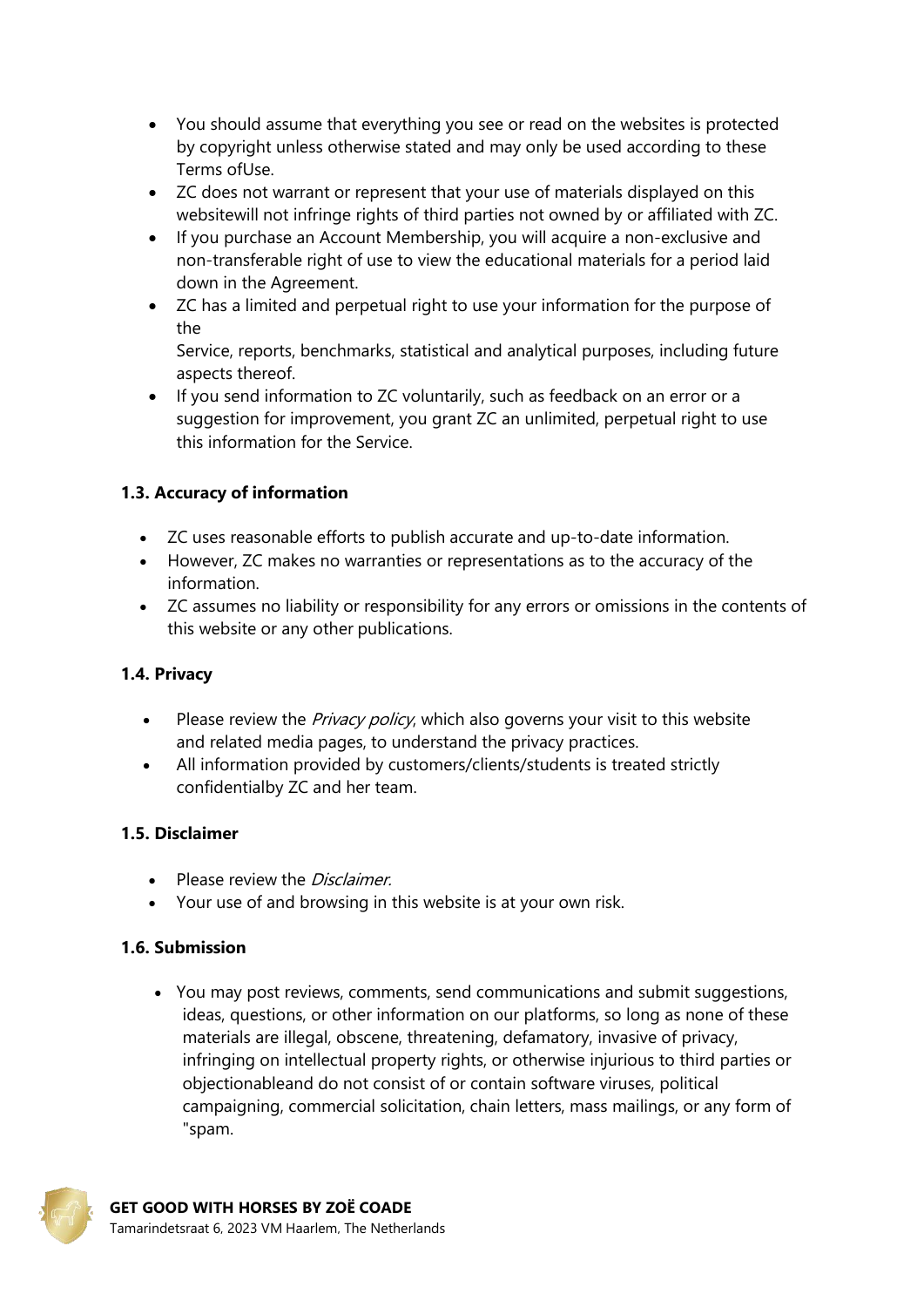- You may not use a false email address, a fake account, impersonate anyone, or otherwise mislead as to the origin of any content.
- We reserve the right to remove or edit any such content.
- Any communication or material you transmit to our public websites and our social media will be treated as, non-confidential and non-proprietary.
- Anything you transmit or post on our website and other social media platforms may be used by ZC for any purpose, including but not limited to reproduction, disclosure,transmission, publication, broadcasting and posting.
- ZC is free to use any ideas, concepts, know-how, or techniques contained in any communication you send to the website or other social media for any purpose whatsoever, including but not limited to critiquing, developing, publishing, and marketing products using such information.

# **1.7. Trademarks and logos**

- The trademarks, and logos, displayed on the website, are trademarks of ZC.
- Trademarks and logos may not be used without the written permission of ZC.

# **1.8. Revisions**

 ZC reserves the right, in sole discretion, to change, modify, add or delete portions ofthese Terms & Conditions at any time without notice, and it is your responsibility to review these Terms & Conditions for any changes.

# **2. TRAINING MATERIALS AND LINKS**

# **2.1. Associate or shared links**

- This website may contain links to other websites operated by third parties other thanZC.
- When you click on a link that directs you away from the website, the site to which youare directed may not be controlled by ZC and different terms of use and privacy policies may apply which you should carefully read and evaluate.
- Your linking to any other off-site pages or other sites is at your own risk.
- You acknowledge that we are not responsible for examining or evaluating, and thatwe do not warrant the offerings of, any such third party or the content of their sites.
- We do not assume any responsibility or liability for the actions, products, or contentof any third party or any third party site.
- We reserve the right to disable links from or to third-party sites, although we areunder no obligation to do so.

# **2.2. Training materials**

 Lessons created by ZC are created in the form of text and videos demonstrating how she trains horses and other information pertaining to the care and maintenance of horses as personal pets.

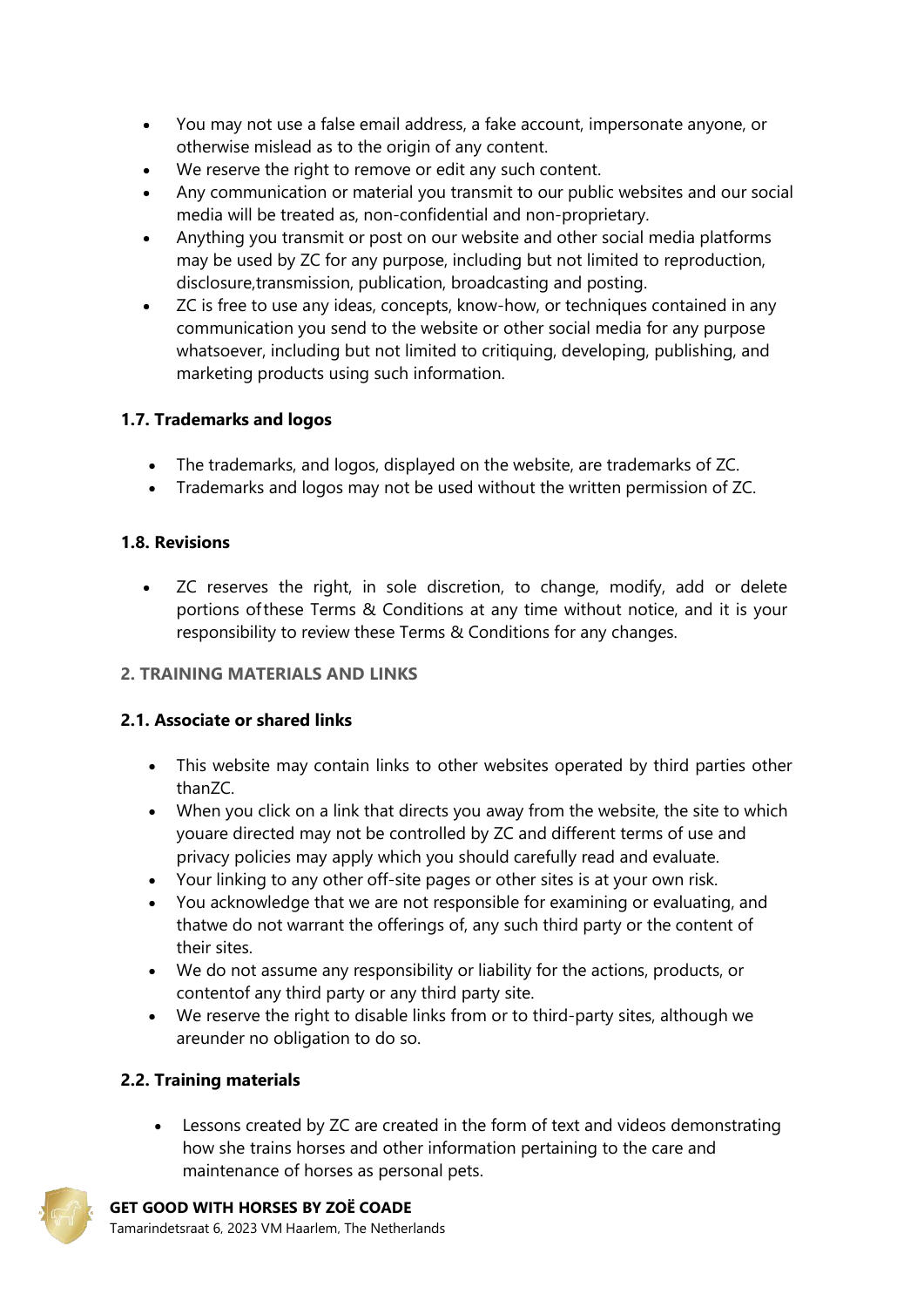- The information provided is for education, information and entertainment purposes only andis designed to help you understand the specific subjects covered.
- It is not an attempt to prepare you to be an expert or professional horse trainer withoutstudying with ZC in person and completing her personalised Academy program.
- How you use the information is entirely up to you. While every effort has been made to accurately represent the information along with the opinions and insights of ZC, any claimsmade or examples given, although believed to be accurate, should not be relied on in any way in making a decision whether or not to use the information you have learned in the video lessons with your horses.
- Horses are sentient beings that have a highly developed intuition and sixth sense which givesthem the ability to perceive a person's emotional state, their attitude, personality and hiddenintentions. They are naturally suspicious which can change on a day-to-day basis.
- Horses can easily sense and discern your emotions via pain, fear, anger and hostility towardthem or others, and will react to your hidden emotions and motives, interpreting your hidden emotions as something destructive or dangerous to them personally, the team or their offspring.
- Therefore, your results with your own horse, or a horse owned by someone else, may varybased on the horse's perception of your personality or hidden emotional problems and insecurities. The behaviour of a horse is determined by their own temperament, spirit, personality and the condition of their health. Your ability to train your horse will also be determined by your horsemanship experience, expertise, and the level of desire you have totake the necessary time and patience to train your horse correctly without creating pain or fear.
- There are no quarantees concerning the level of success you may experience in training yourhorse. Your success depends on your background, dedication, desire, motivation and patience, in addition to the ability of your horse to learn new skills and habits.
- There is no assurance that examples presented by ZC while using her horses can be duplicated in the future with your horses. ZC cannot guarantee your future results and/or success.
- There are some unknown risks when dealing with animals, especially if they have never been trained properly therefore ZC is not responsible for your actions or the actionsof any horse you attempt to train using the techniques demonstrated in horse training videos ZC.
- ZC does not warrant or guarantee that the information presented will give you the completeknowledge you need to train or manage your horse.
- If you are unsure about using the techniques demonstrated by ZC on your horse, then eithersimply do not, or reach out via email: [contact](mailto:info@getgoodwithhorsescourses.com)
- Your action to visit our website or related platforms, view any article, blog post, video, or horse training lesson and/or purchase or register for any product, including but not limited to, a free membership,a subscription service or a pre-paid membership, confirms and signifies that you agree with all of the above statements, conditions and terms contained herein, including statements made in our Terms and Conditions and Privacy Policy.

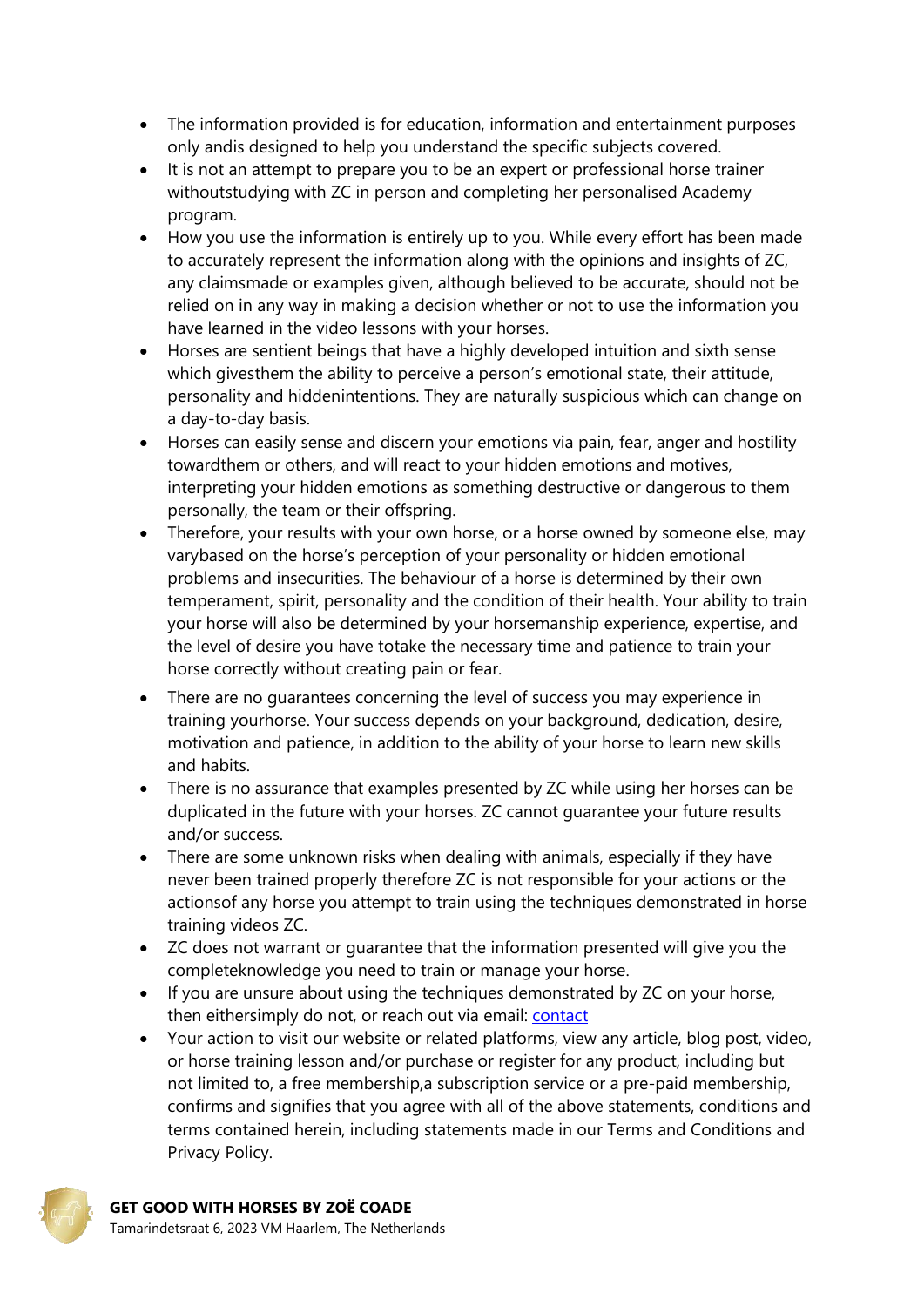- As information on this website is not specifically tailored to the needs of individual horsesand riders, persons using it, or acting in reliance upon it, do so at their own risk.
- On some photo's you do not see ZC wearing a safety helmet; the user is responsible for the choices he or she makes according to helmets. We support any protective gear, including helmets that give the rider a safer experience. We encourage each rider to thoroughly evaluate their situation, and research and consider all available protective gear and safety procedures. We recommend children under the age of 18 and beginner riders to wear helmets no matter the circumstances.

#### **3. AGREEMENTS & PAYMENTS**

#### **3.1.Start and duration of agreements**

 An agreement (participation in clinics, account memberships etc.) is established at the timeof the purchased service is paid for by the customer or when the first term of the purchased service is paid.

#### **3.2. Pricing and price changes**

- ZC uses prices current prices based on her personal performance and in fair comparison to her competitors.
- The prices are fixed at the start of the purchase agreement.
- Where possible changes in the rate of VAT are always passed on to the customer.
- During discount promotions for certain subsets of existing customers we will inform these particular customers through mail and social media. However, for some items itwill be possible to buy at regular prices for new customers at other internet outlets. Ifthe existing customers nevertheless buys using the regular price, without using the communicated discount option, than the customer loses his or her right on the discounted price. This is to prevent costly and timely manual transactions, communication and resetting of automated systems.

# **3.3. Charge**

- A payment is made by transferring the amount of money for the product / service / membership to a specific bank account of ZC.
- Depending on the service selected the customer will not always automatically receive a receipt of payment.
- A receipt or invoice can always be requested by sending an email to: [contact](mailto:info@getgoodwithhorsescourses.com)

#### **3.4. Cancellation policy for the customer**

• See the specific cancellation policy for each specific service in sections 4 and 5.

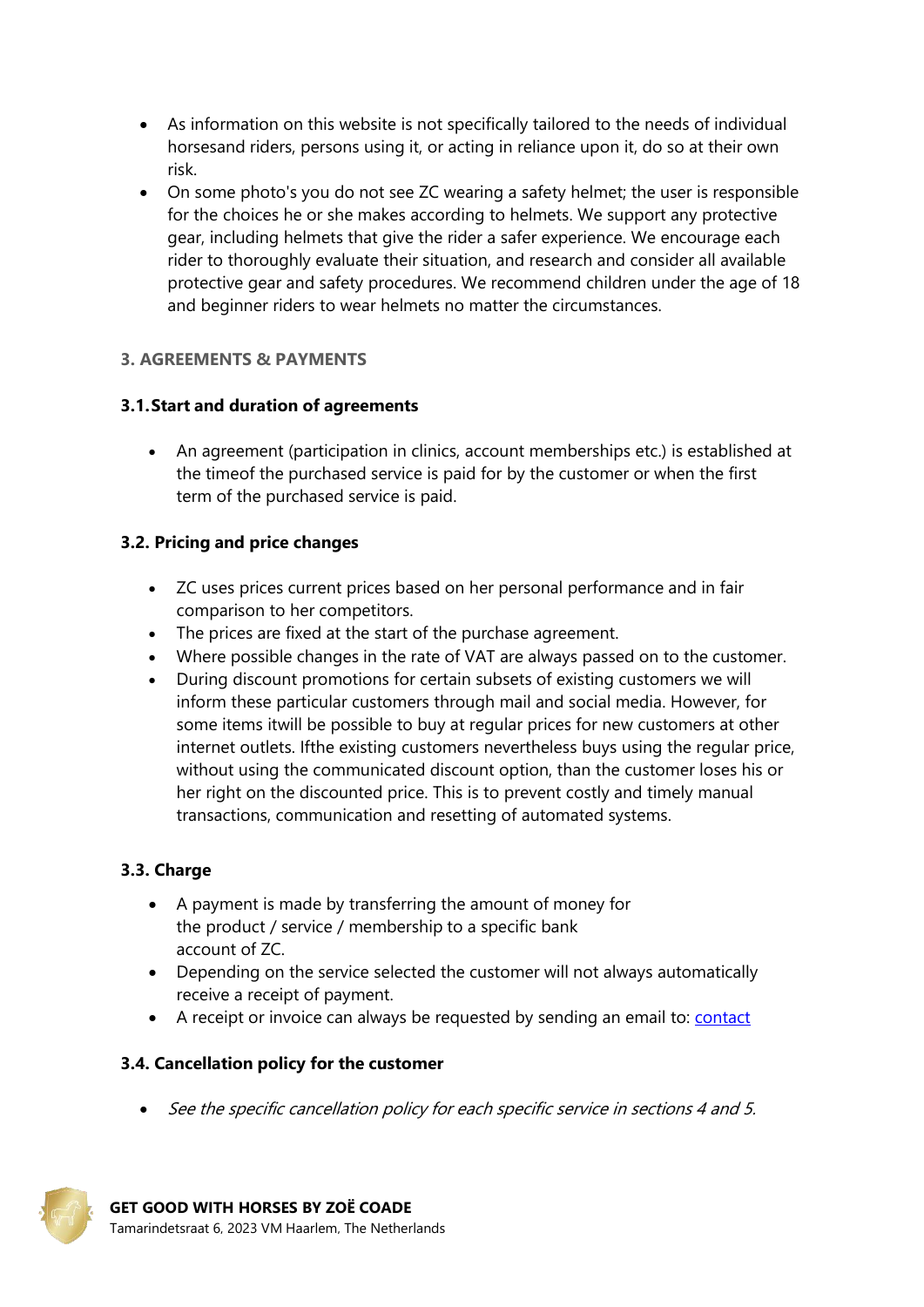### **4. PURCHASES**

# **4.1. Purchased materials (tangible goods)**

• For purchases made via the online web shop: <https://www.getgoodwithhorsesshop.com/> please see the stores separate Terms and Conditions, Delivery and Return Policy, Privacy Policy, Imprint and Cookie Settings.

#### **4.2. Account Membership (non-tangible goods)**

- After you have purchased a membership, an account will be created for you and via email you will receive your personal login details for the Account.
- An Account is strictly personal. Therefore, an Account may not be shared with other persons. If you suspect that someone has gained access to your Account, you must notify ZC without delay.
- You may purchase licenses to certain products through a membership, as specified on the Sites.
- When you make a purchase, you authorize ZC to charge the credit or debit card you provide on a periodically basis, depending on which payment plan you elect.
- When you agree to these Terms, you give us authorization to automatically prolong your membership with periodical instalments, depending on which membership you selected.
- All the prices stated by ZC on the sites are in euros and include VAT and other levies imposed by the government, unless explicitly stated otherwise.
- Digital instructional and educational video materials and written articles (PDF) are made available with the Membership.

# **4.3.Account Membership refunds and cancellation (non-tangible goods)**

- Due to the nature of some of the Products and Services of ZC it is not possible to ''return" the Products and Services, therefore we do not offer refund or exchange after purchase is made. Only for the tangible goods offer is there a separate "Return policy".
- If you are having any issues with the Products and Services, please [contact us](mailto:info@getgoodwithhorsescourses.com) and we will do our best to resolve the problem.
- We have the right to withdraw the due payment from your account when you neglect to keep these terms and we will cancel your membership before the next payment.
- ZC has the right to block an Account, if ZC has discovered any violation of these General Terms and Conditions.
- If you no longer wish to use your Account, you may decide to close it.
- If you want to cancel your membership, you have to notify us by email 7 days before your next payment is due or you can close your account in "My Account".
- When closing an account via email it is important to state clearly which specific Account you wish to close.

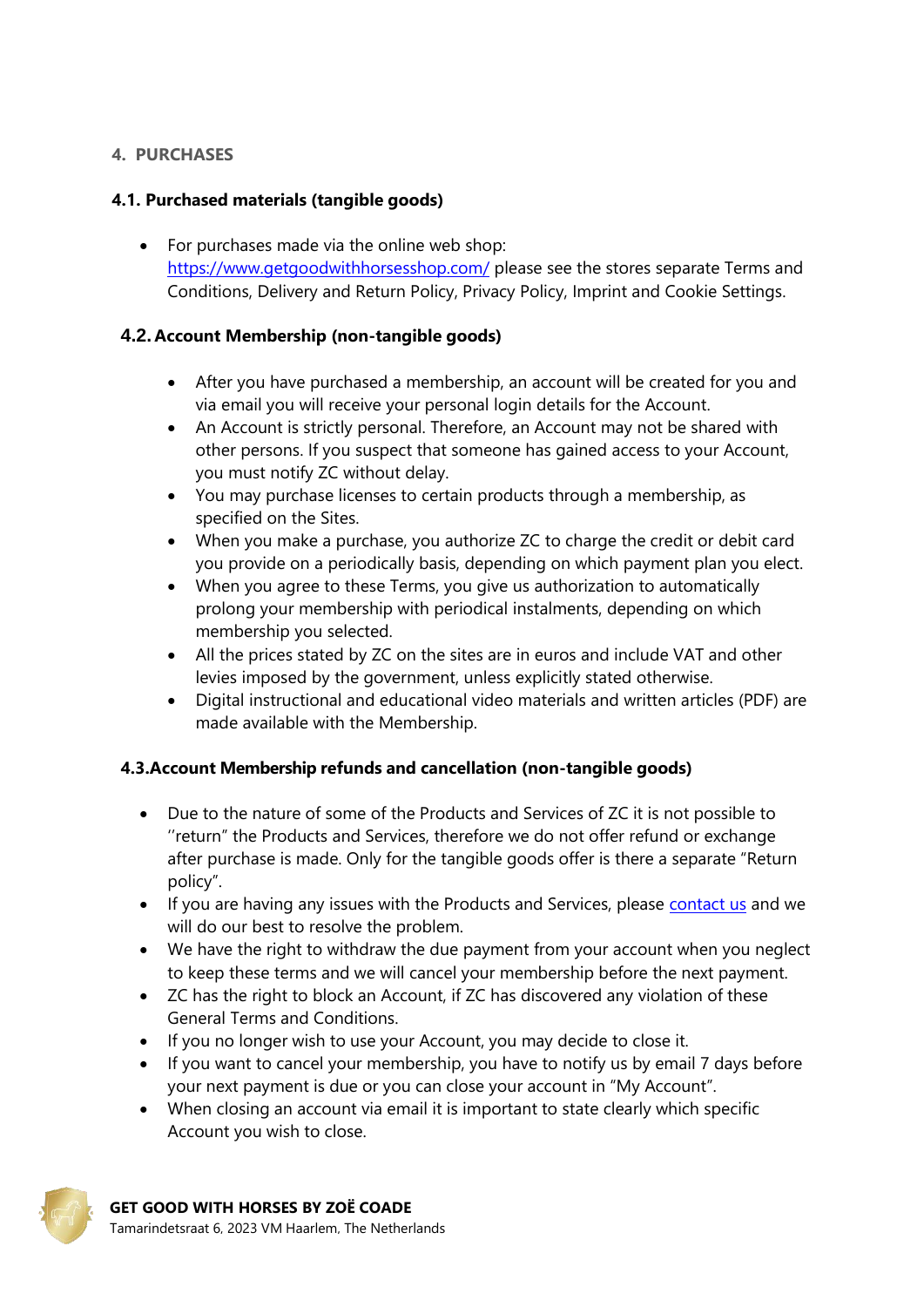- After an Account has been closed, assessments, reviews and other materials that have been used through the Account will remain available. They will not be deleted. However, ZC will delete personal identifiable data on request or if required by law.
- ZC may delete Accounts that have not been logged into for more than 12 months. Before proceeding to do so, ZC will send a notification to the email address connected to the Account.
- The closing and deletion of an Account is an irreversible process. You personally bear the risk of the loss of any data as a result of closing your account.
- After an Account has been closed, it is no longer possible to view any Instructional Material purchased.

# **5. ACADEMY, CLINICS, LESSONS AND WORKSHOPS**

# **5.1. Event policy**

- Commercial and/or official gatherings like the Academy, workshops, clinics, lessons and events need to be organised under the supervision of ZC or her team to ensure that quality standards are met, and to protect the purity of ZC's training for the benefit of the horses, riders and other participants.
- It's not allowed to organize commercial and/or official gatherings in which approaches similar to ZC's Training are being practiced and taught, while using ZC, trademarks, pictures, drawings and other visual expressions. It requires the presence of ZC or one of her approved, qualified and certified instructors to do so.
- Private and non-commercial gatherings of enthusiastic students sole responsibility is held by those who organize these gatherings.

# **5.2. Rider and auditor requirements**

- Riders and auditors will complete a sign-up and registration form with medical history, liability and emergency contact. When completed, this form will be kept strictly confidential and is regarding information for your general safety and/or in the event of an accident. Once received an invoice will be issued.
- In the event of a change in information right before the start of the clinic a new a new registration form will be provided.
- Participants understand that the organizers/instructors and location of hire cannot be held liable for any physical and material damage which is a direct or indirect resultand/or a consequent of an accident during, before and after the event in question. This exclusion of liability covers/includes damage to the rider's horse, participants/students and their horses, third parties and their horse, objects and/or buildings.
- When student registers for the Academy a Student Handbook is made available where further guidelines and rules are set. This handbook is a live document and students are notified of any changes made.
- When a student wishes to become a Get good with horses Trainee and eventually a Graduate instructor an Instructor Handbook is made available where further guidelines and rules are set. This handbook is a live document and students are



# **GET GOOD WITH HORSES BY ZOË COADE**

Tamarindetsraat 6, 2023 VM Haarlem, The Netherlands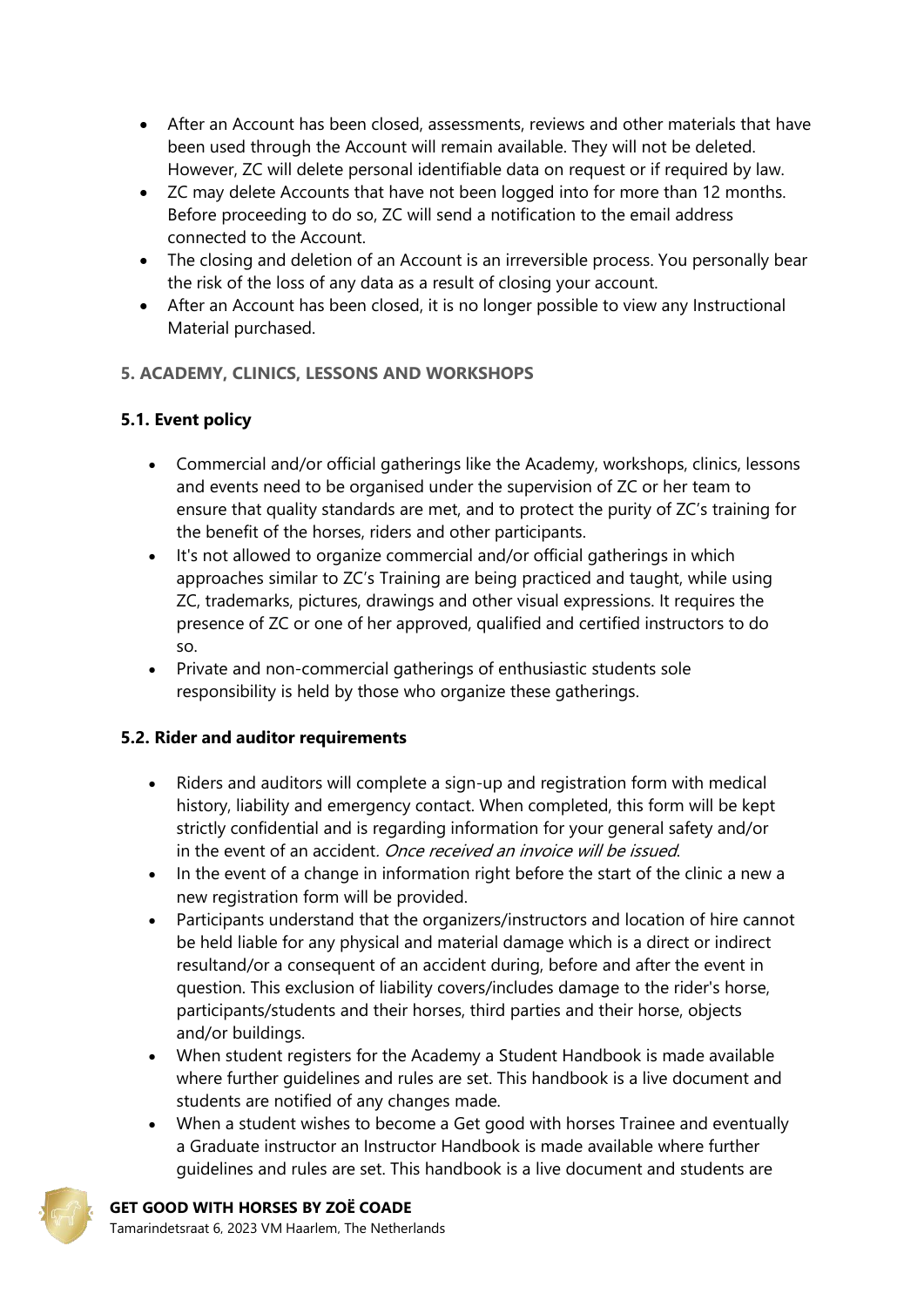notified of any changes made.

- Trainee and Graduate Instructors are also asked to sign and complete a Liability and Risk Waiver Agreement.
- For a copy of the handbooks or Agreement please send an email to: [contact us.](mailto:info@getgoodwithhorsescourses.com)

#### **5.3. Horse requirements**

- Stallions are allowed but the rider must have a prior agreement with ZC.
- For ridden instruction, the horse must be at least started under the saddle with any foreseeable issues reported to ZC in advance..
- In general if the horse has serious behavioural issues/misunderstandings, please contact ZC prior to the booking.
- You are aware that activities involving horses can be dangerous and unpredictable and that you can be injured or killed. You accept all risks of personal injury, death orproperty damage (including to or by any horse) to yourself or caused to others.
- You hold third party liability insurance, or accept that you may be held personally responsible for injury or damage to other horses, people or property.

#### **5.4. Equipment requirements**

- Riders must wear an approved helmet at all times when mounted. Helmets must beless than 5 years old from the date of manufacture, have not suffered a significant impact, and must have the chinstrap fastened at all times.
- Appropriate riding shoes or boots must be worn at all times when mounted.
- Unless stated otherwise at the time of booking, basic riding equipment and tools are necessary. (Such as halter, lead rope, bridle, saddle, hat and appropriate dress).

# **5.5. Refunds and cancelation policy**

- Upon cancellation via ZC or her team where it is not possible to reschedule, there will be a 100% refund of the total fee.
- Upon cancellation by the named participant/rider up to 7 days prior to the event, the deposit is non-refundable and only 75% of the remaining total minus the deposit will be refunded.
- Notice of cancellation by the named participant/rider less than 3 days prior to the named activity then 0% of the remaining total and deposit will be refunded unless a rider replacement is found where 75% of the remaining total minus the deposit will be refunded.
- Upon cancellation of the facility where a program or clinic was due to be held, ZC shall offer alternative dates and location.

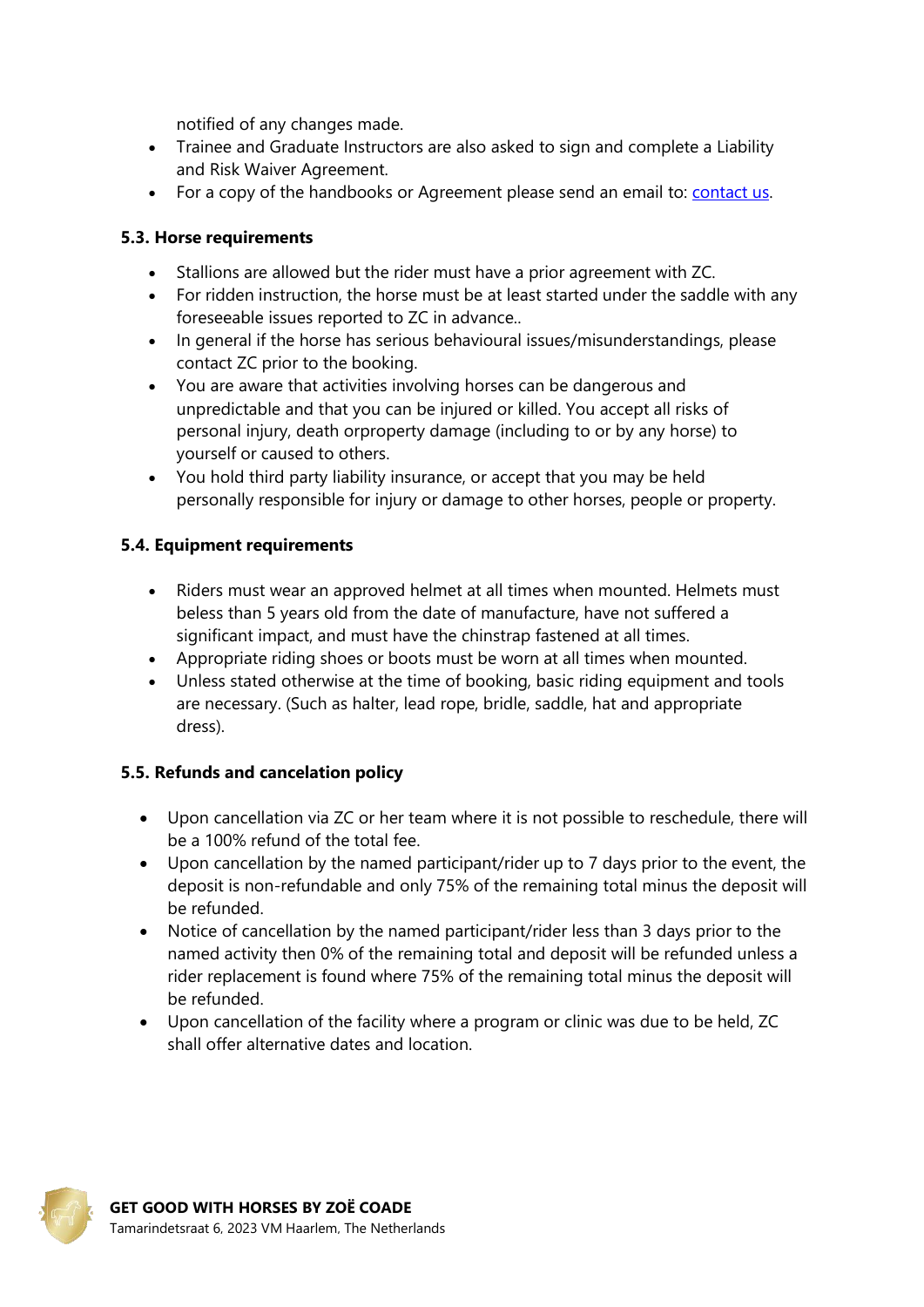#### **6. RULES OF USE (all goods)**

• It is prohibited to use the Service and parts of the Service for activities that contravene Dutch or other applicable laws and regulations.

This includes using the Service for the following:

- spreading information that is defamatory, libellous or racist;
- spreading information that infringes copyright or other intellectual property rightsof third parties;
- infringing the privacy or private lives of third parties, for instance, by distributing their personal data without permission or necessity.

Furthermore, it is not permitted:

- to share an Account with third parties;
- to download Instructional/Video material or undertake an attempt to do so;
- to communicate or post reviews in any language other than the language usedon the Website;
- to post reviews under another name;
- to post false or unfounded negative reviews.

If any violation of the above conditions is discovered;

- ZC may take any necessary measures at its discretion to end the violation and/or to prevent any furtherviolations, without ZC being required to pay you any compensation.
- If, at the discretion of ZC, the operation of its computer systems or network or thirdparty networks is hindered or at risk, in particular as a result of excessive amounts of information or other data being sent or retrieved, leaked personal data or virus activity, Trojan horses and similar software, ZC is authorised to take any reasonable measures that it deems necessary to avert or prevent such risk.
- ZC can recover any damage or losses arising from violations from the person responsible. That person indemnifies ZC against any and all third-party claimsin connection with the information offered or sent by that person.

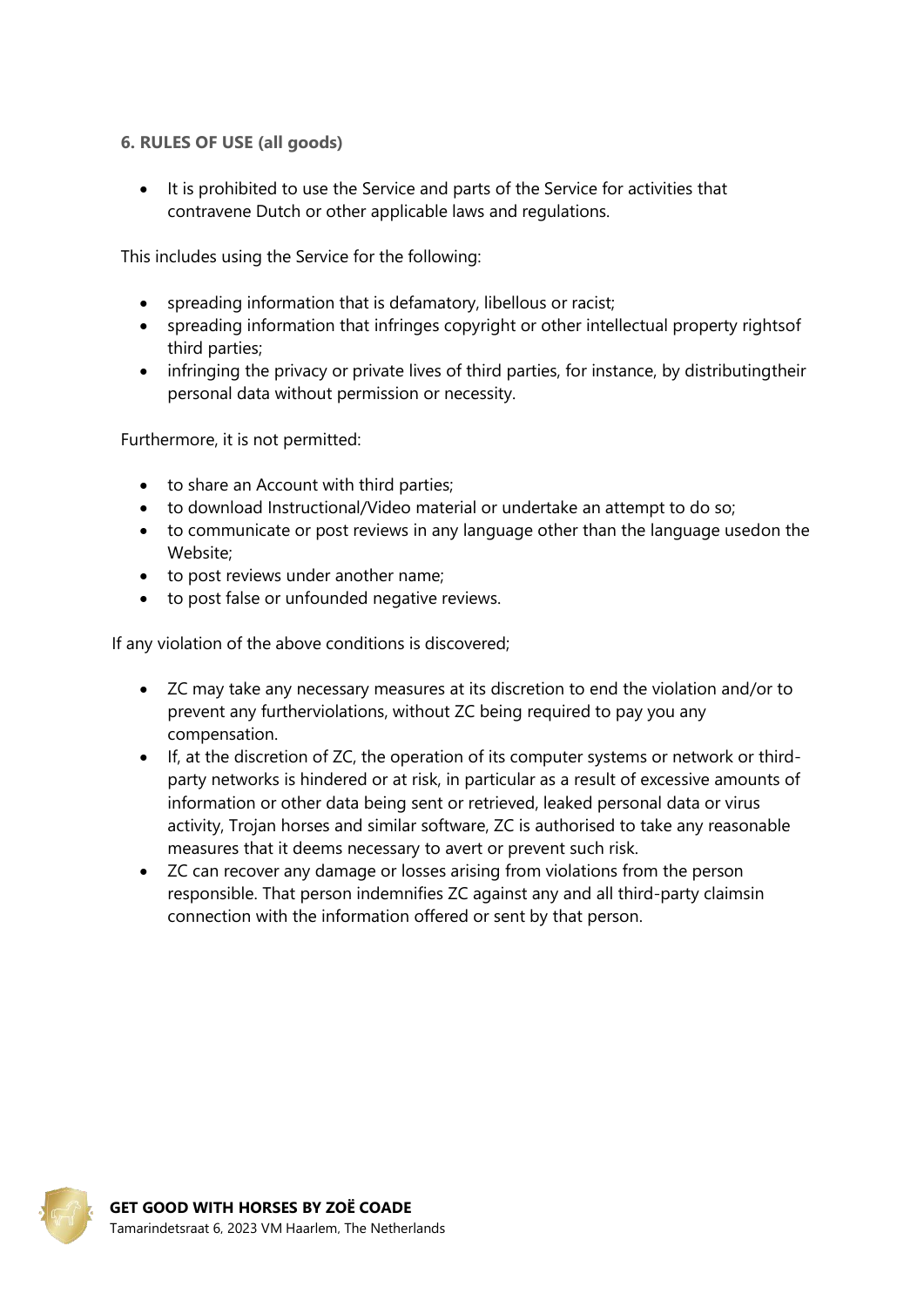# **7. PHOTO/VIDEO**

- It is not allowed to take pictures or to record with a video camera for spectators or riders without prior permission from ZC.
- Riders are allowed to film their own lessons for private use only. It is not allowed to put therecordings on any internet platforms without discussing with ZC upfront where she may request at least the volume to be muted.
- The rider participant will grant ZC the right and permission to take photographic pictures or videos of a rider and horse and to use their name and to use, edit, exhibit and publish these pictures or videos on the media pages. The rider participant also acknowledges thathe/she has no interest, ownership or copyrights in any pictures or recording producedby ZC.

#### **8. FORCE MAJEURE**

- ZC cannot be obliged to perform any obligation under the Agreement, if performance or offering of a service is prevented due to force majeure.
- ZC is not liable for any losses or damage due to force majeure.
- Situations of force majeure exist, in addition to the cases provided by law or case law, in the event of power failures, failures in the telecommunications infrastructure, network attacks, traffic gridlock, strikes, fire, floods, and in the event that ZC is not in a position to deliver through her own suppliers, regardless of the reason. If a force majeure situation has lasted for more than ninety (90) days, both parties are entitled to dissolve the Agreement in writing with immediate effect.

# **9. AMENDEMENT OF GENERAL TERMS AND CONDITIONS**

- ZC reserves the right to amend or supplement these General Terms and Conditions.
- ZC will notify you of any amendments or additions to the General Terms and Conditions at least thirty (30) days before they enter into force.
- If you do not wish to accept the amendment or addition to the General Terms and Conditions, you may lodge an objection within fourteen (14) days after their announcement, following which ZC will reconsider the amendment or addition.
- If ZC decides to adhere to the amendment or change, you may give written notice to terminate the agreement with effect from the date on which the amended or supplemented General Terms and Conditions enter into force, unless ZC has stated that the original conditions remain unchanged on your part.
- In the event of termination of the Agreement, ZC is not obliged to refund any amounts you have paid.
- Any amendments to the General Terms and Conditions pursuant to laws and regulations and minor amendments may be implemented at any time, without requiring notification. Any such amendments do not give you any right to terminate the Agreement.

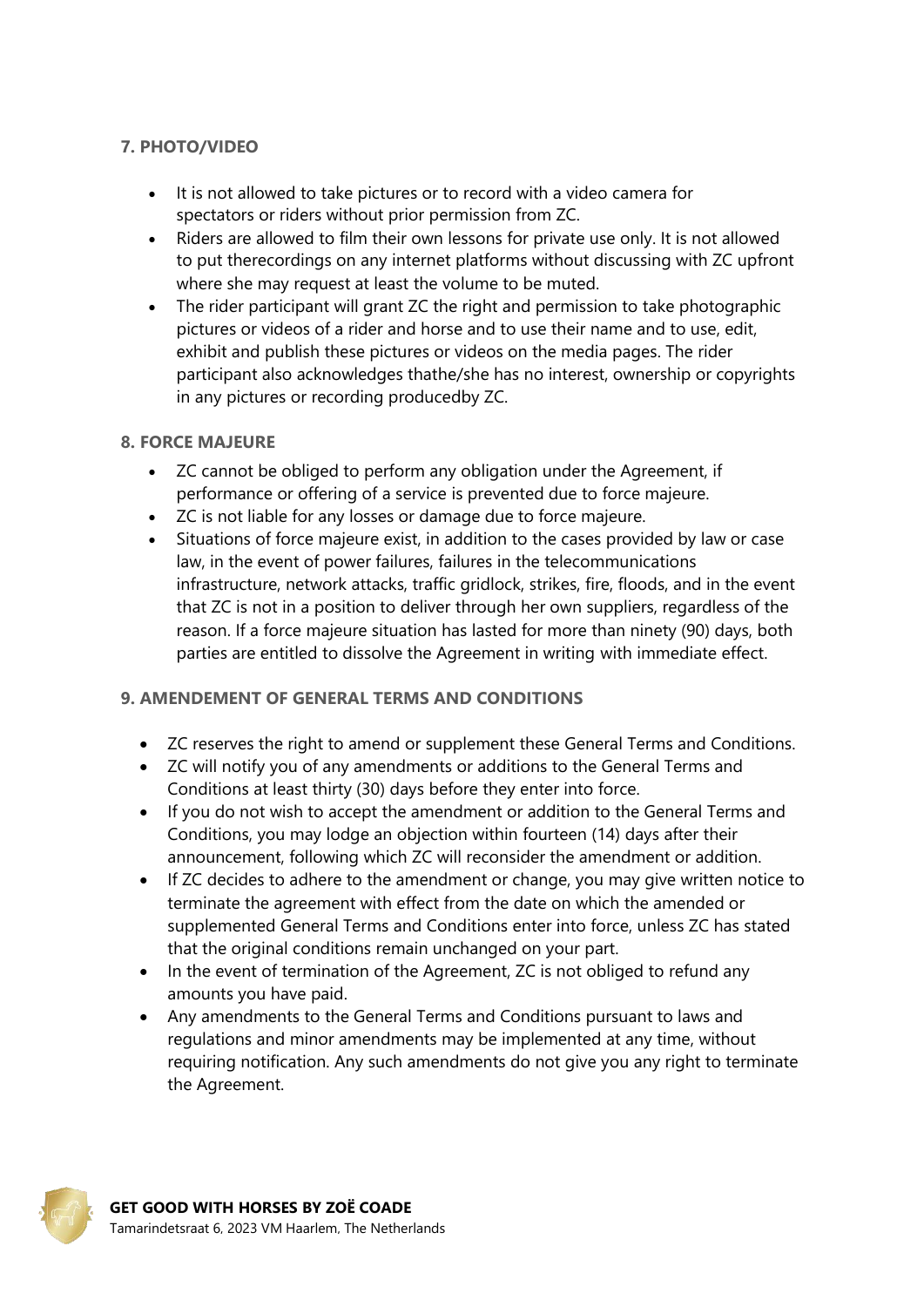#### **10. PRIVACY POLICY**

Your privacy is critical to us therefore we have built up this Policy with the end goal that you should see how we gather, utilize, impart and reveal and make utilization of individual data.

The following blueprints our privacy policy and the addition to this blueprint can be found under the "Privacy Policy" button on the website:<https://getgoodwithhorsescourses.com/>

- Before or at the time of collecting personal information, we identify the purposes for which information is being collected.
- We will gather and utilization of individual data singularly with the target of satisfying those reasons indicated by us and for other good purposes, unless we get the assent of the individual concerned or as required by law.
- We will just hold individual data the length essential for the satisfaction of those reasons.
- We will gather individual data by legal and reasonable means and where fitting, with the information or assent of the individual concerned.
- Personal information ought to be important to the reasons for which it is to be utilized, and, to the degree essential for those reasons, ought to be exact, finished, and updated.
- We will protect individual data by security shields against misfortune or burglary, and also unapproved access, divulgence, duplicating, use or alteration.
- We will promptly provide customers with access to our policies and procedures for the administration of individual data.
- We are focused on leading our business as per these standards with a specific end goal to guarantee that the privacy of individual data is secure and maintained.

#### **11. DISCLAIMERS, LIMITATION OF LIABILITY**

- We strive to provide accurate and current information on this website, but we cannot guarantee that the available information is complete or precise. Nor can we accept anyresponsibility for any consequences deriving from the (temporary) unavailability of thiswebsite, although we shall strive to have this website permanently available.
- We explicitly point out to the user that some information is coming from external sources. We explicitly disclaim any liability arising from breach of contract, tort, risk liability or any other legal ground, for any direct, indirect, incidental, consequential, complementary or special damages, as well as for damage arising in any way from or connected with the accessto and use of this website, whether the user was aware of the possibility of such damage to happen or not.
- ZC does not take liability for potential damage that may occur as a consequence of incorrector incomplete information on this website or as a consequence of incorrect translation.
- It is very important that you seek professional assistance when you have no or little experience with ZC.
- This website contains general information in an effort to assist people in regard to owning,keeping and/or training horses.

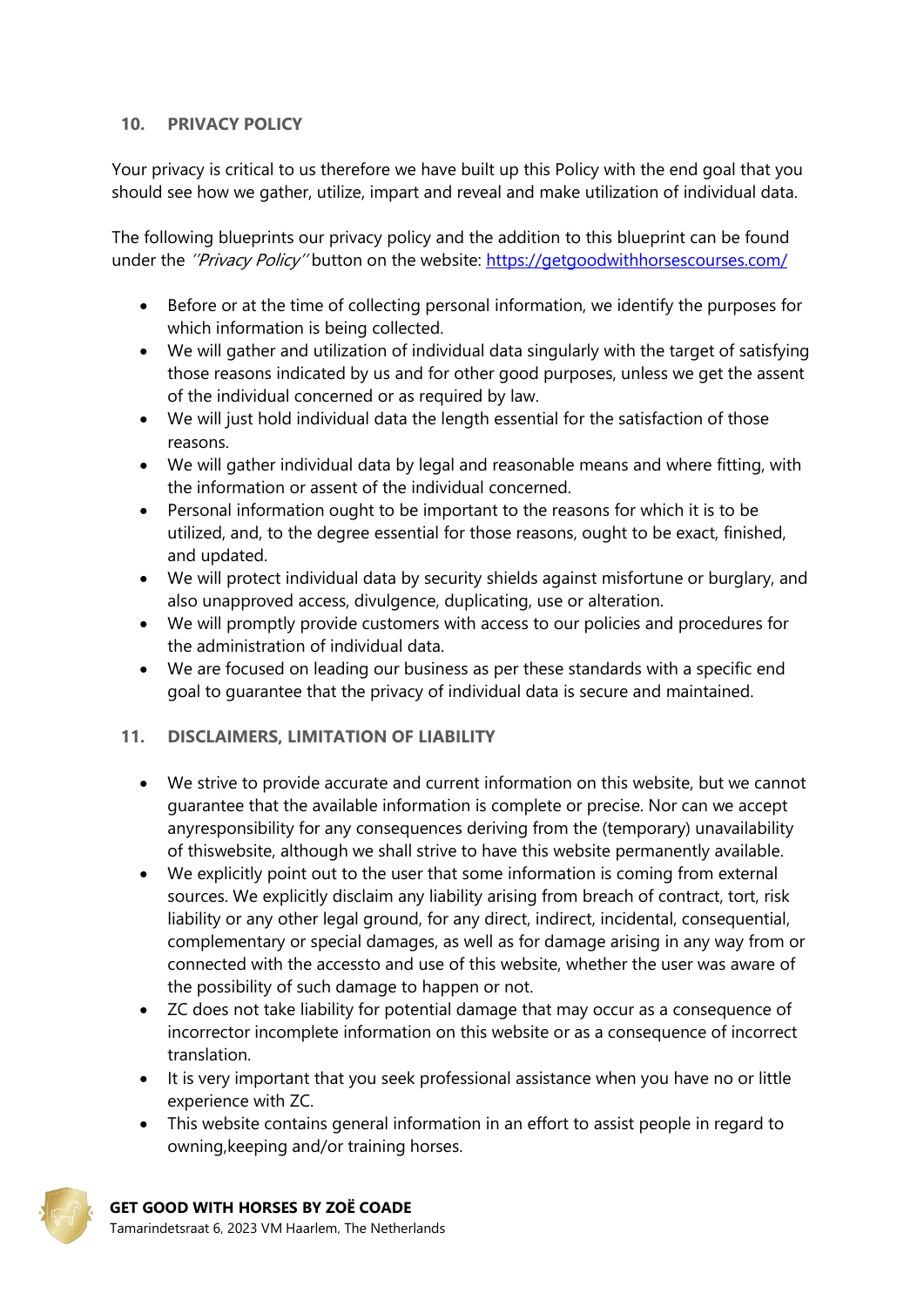- You assume all responsibility and risk for your use of the Services. The Services, including any products, are provided "as is" without representations or warranties of any kind, either express or implied, including warranties of title, non-infringement, or implied warranties of merchantability or fitness for a particular purpose.
- While we make good faith efforts to include substantially accurate information in the Services, errors or omissions may occur. If we receive notice of errors or omissions, we will make reasonable efforts to correct them in due course; but we make no representations or warranties regarding the accuracy, completeness, performance, currency, or fitness for a particular purpose of the Services, that the Services will meet your requirements, or as to the results that will be derived from using any of the information included in the Services.
- In no event shall ZC or her affiliates be liable for any indirect, punitive, incidental, special or consequential damages arising out of or in any way connected with your use of, delay in using, or inability to use the services. Our liability for any direct damages shall be limited to the amount of fees you have paid for the products giving rise to such liability. Some states or jurisdictions do not allow the exclusion or limitation of liability for consequential or incidental damages and thus the above limitation may not apply to you. If this limitation of liability or the exclusion of warranty set forth above is held inapplicable or unenforceable for any reason, ZC's maximum liability for any type of damages shall be limited to the lesser of:
	- (I) a refund of the amount paid for the product at issue
	- (II) or €100.
- You assume all responsibilities and obligations with respect to any decisions, advice, conclusions or recommendations made or given as a result of the use of the Services, including without limitation any decision made or action taken by you in reliance upon products. The Services shall not constitute or be construed as a recommendation, solicitation, offer or opinion by ZC or our affiliates, principals or content providers, for any financial transaction or the purchase of any financial instrument, including but not limited to securities, or any kind of investment. Past performance is no guarantee of future results.
- You assume all responsibility and risk for your use of the Services. There is no guarantee that you will earn any money or achieve any particular results using the techniques and ideas provided in connection with the Services. All information provided in connection with the Services is intended for educational purposes only, for a general audience, and not as specific advice tailored for an individual or business. None of the information provided in connection with the Services shall be construed to constitute medical, psychological, financial or accounting, legal or other professional advice; we urge you to see consult with an appropriate licensed professional if you seek any such advice.